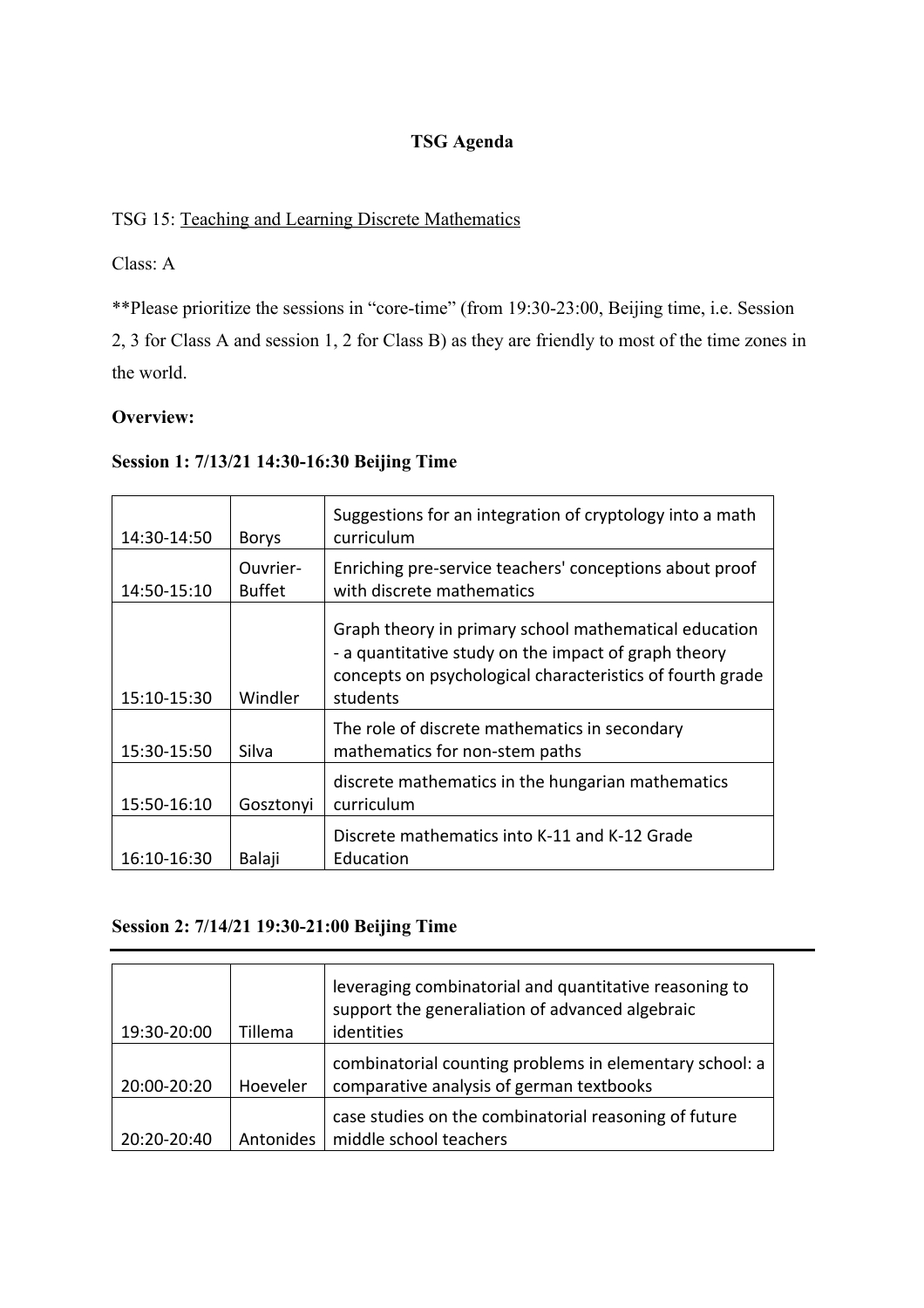|             |        | guiding students' reinvention of combinatorial |  |
|-------------|--------|------------------------------------------------|--|
| 20:40-21:00 | l Mota | l operations                                   |  |

## **Session 3: 7/17/21 21:30-23:00 Beijing time**

| 21:30-21:50 | Lockwood                  | preservice teachers' development of<br>mathematical knowledge for teaching via<br>combinatorial tasks in a computational setting |
|-------------|---------------------------|----------------------------------------------------------------------------------------------------------------------------------|
| 21:50-22:10 | Medova                    | Relation between computational and<br>comibnatoiral thinking of undergraduate<br>students of applied informatics                 |
| 22:10-22:30 | Durcheva                  | Some approaches for incorporation of CAS in a<br>discrete mathematics course                                                     |
| 22:30-22:50 | Stettner                  | how can poly-universe sets develop creativity<br>during the solution of combinatoiral exercises                                  |
| 22:50-23:00 | Wrap up and<br>discussion |                                                                                                                                  |

## **Session 1**

1. Time: 14:30-14:50

Title of the Paper: Suggestion for an Integration of Cryptology into a Math Curriculum

Author(s): Dr. Thomas Borys

Institution(s) (to school/department/research center) and Country/Region: University of Education Karlsruhe, Institute of Mathematics, Germany

Short abstract of the paper (20 lines maximum): Cryptology is a very old science and just a few decades ago it was a science for government, military, secret services and spies. Nowadays, cryptology is almost everywhere in our lives. Many cryptologic applications are using discrete math especially all the newer ones. Thus discrete math is always around us. This paper reports on a research to integrate cryptology as a special topic of discrete math into a standard math curriculum. In a first step fundamental ideas of mathematics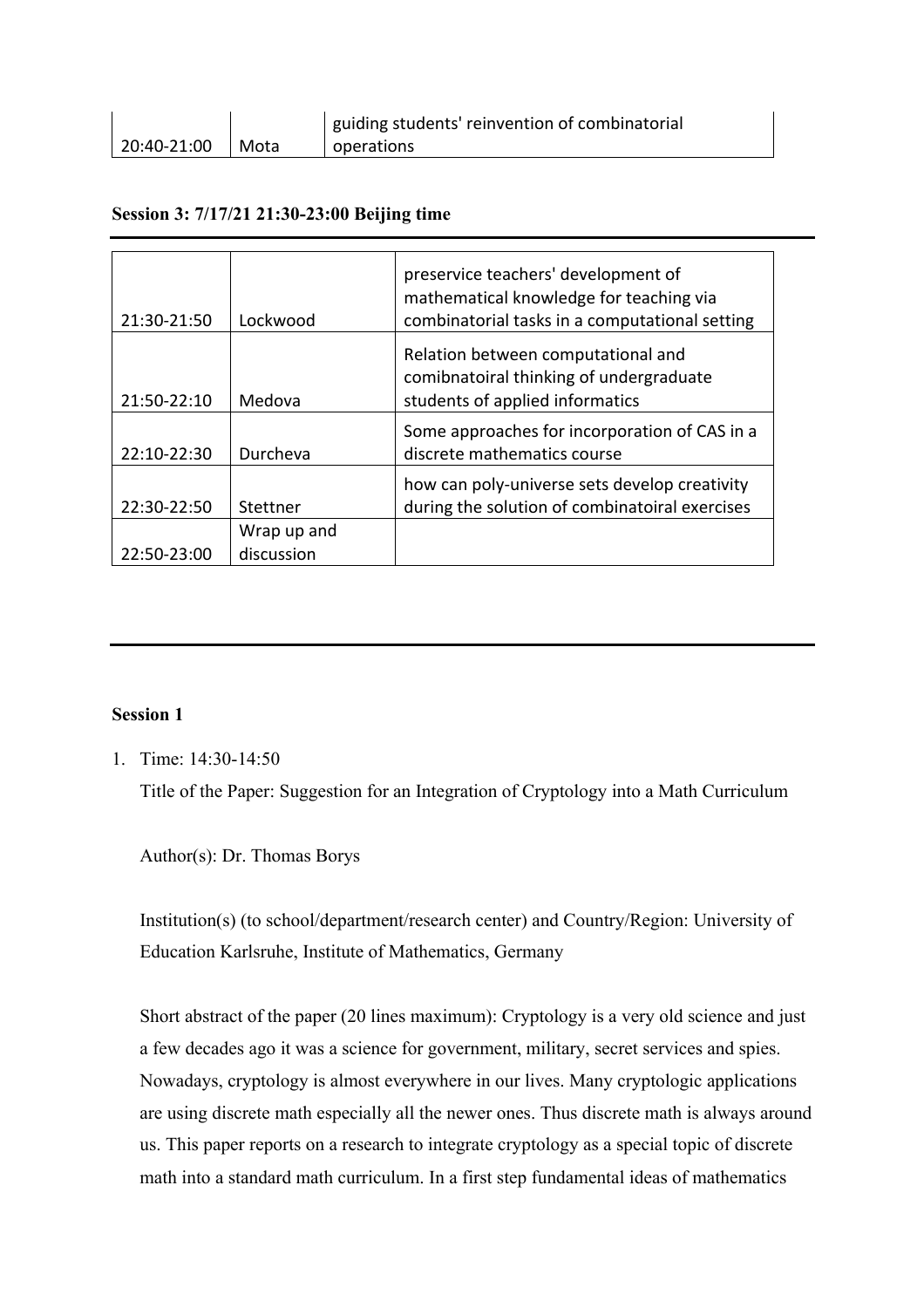which are the basic guidelines for mathematical education are discussed. In a second step connections between the set of fundamental ideas and various techniques of cryptology are shown. One outstanding example with high invitingly character for this is the Diffie-Hellman key exchange. Finally all deliberations are fixed in a curriculum.

2. Time: 14:50-15:10

Title of the Paper: Enriching Pre-Service Teachers Conceptions About Proof with Discrete Mathematics

Author(s): Cecile Ouvrier-Buffet

Institution(s) (to school/department/research center) and Country/Region: Universite Paris-Est Creteil, France

Short abstract of the paper (20 lines maximum): The following article proposes an opening of a well-known situation coming from the theory of didactical situation (namely The Race to 20), leading to an ongoing open problem for mathematicians. This discrete situation is at the interplay of game theory, number theory and algorithmics. Its use in a pre-service secondary teachers training course aims at encouraging teachers to reflect on the mathematical activity of proof and its writing in the classroom.

3. Time: 15:10-15:30

Title of the Paper: Graph theory in primary school mathematical education - a quantitative study on the impact of graph theory concepts on psychological characteristics of fourth grade students

Author(s): Dr. Melissa Windler

Institution(s) (to school/department/research center) and Country/Region: University of Bremen, Germany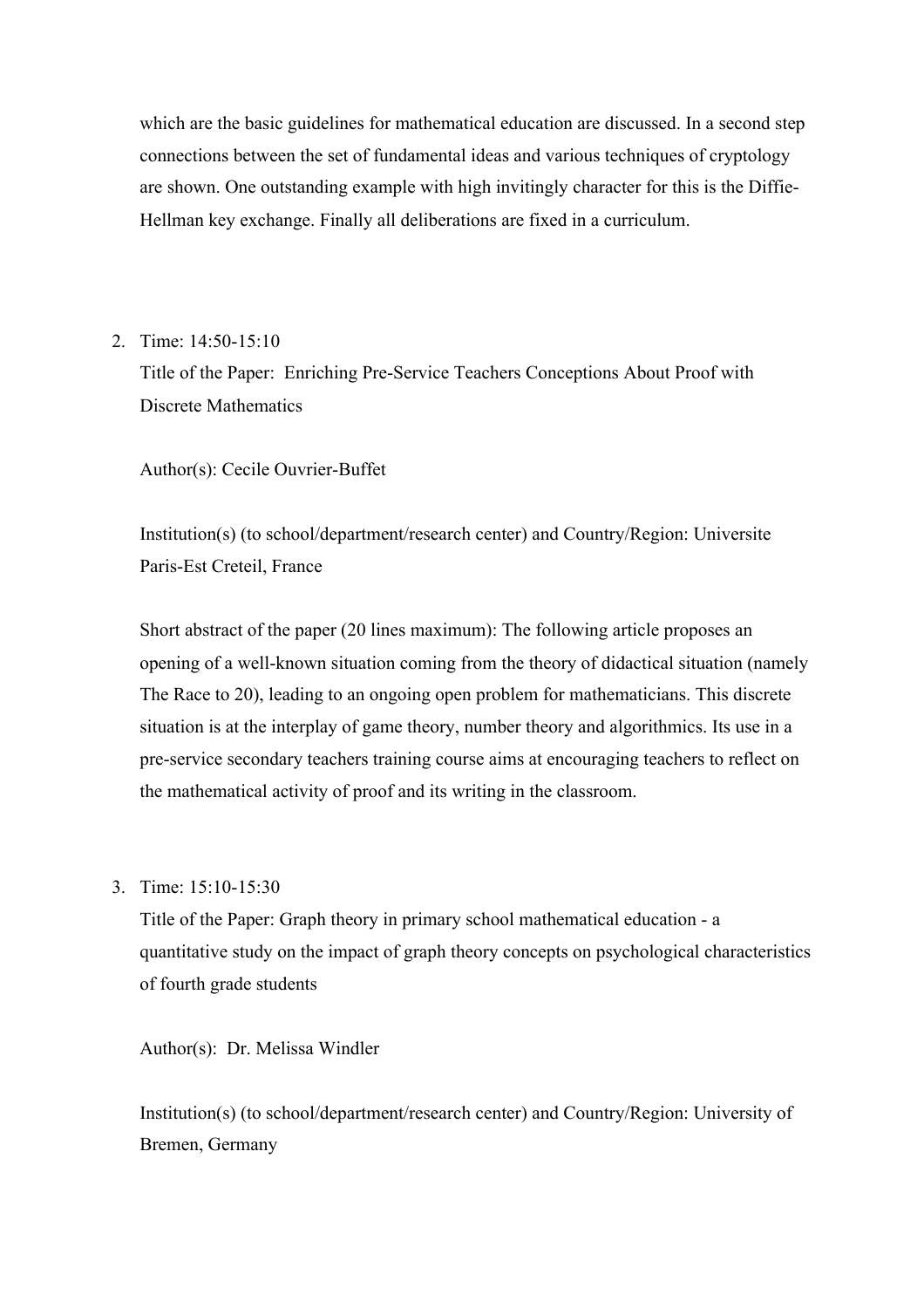Short abstract of the paper (20 lines maximum): The question of suitable teaching content in order to provide students with a kind of motivation to learn, perform, and prepare them for their present and future lives is essential for mathematical education. In the course of the current digital transformation and in view of new application possibilities, topics of discrete mathematics, especially graph theory, could become very important for mathematics teaching as well as for the increasingly demanded school subject of computer science in primary schools. For this reason, a quasi-experimental intervention study in Germany investigated the extent to which a specially developed teaching unit on graph theory in primary school mathematics influences motivation, self-concept, attitudes towards mathematics, and the mathematical performance of fourth-grade students. The results show that in the classes in which the graph theory lesson was conducted there was an increase in self-concept, attitude, and mathematical achievement. These results are used to derive and discuss new insights for the design of mathematical education.

## 4. Time: 15:30-15:50

Title of the Paper: The Role of Discrete Mathematics in Secondary Mathematics for Non-Stem Paths

Author(s): Jaime Carvalho e Silva

Institution(s) (to school/department/research center) and Country/Region: Universidade de Coimbra, Portugal

Short abstract of the paper (20 lines maximum): Mathematics becomes more and more important at the Secondary School level. Which mathematics should they study? More Algebra and Geometry? The Calculus sequence? Statistics? Discrete Mathematics? Or a mix of them all? It seems that Discrete Mathematics is becoming increasingly important. We discuss what has been done in a few countries. We concentrate on the experience of a new course in Portugal developed mainly around Discrete Mathematics and Statistics.

5. Time: 15:50-16:10

Title of the Paper: Discrete Mathematics in the Hungarian Mathematics Curriculum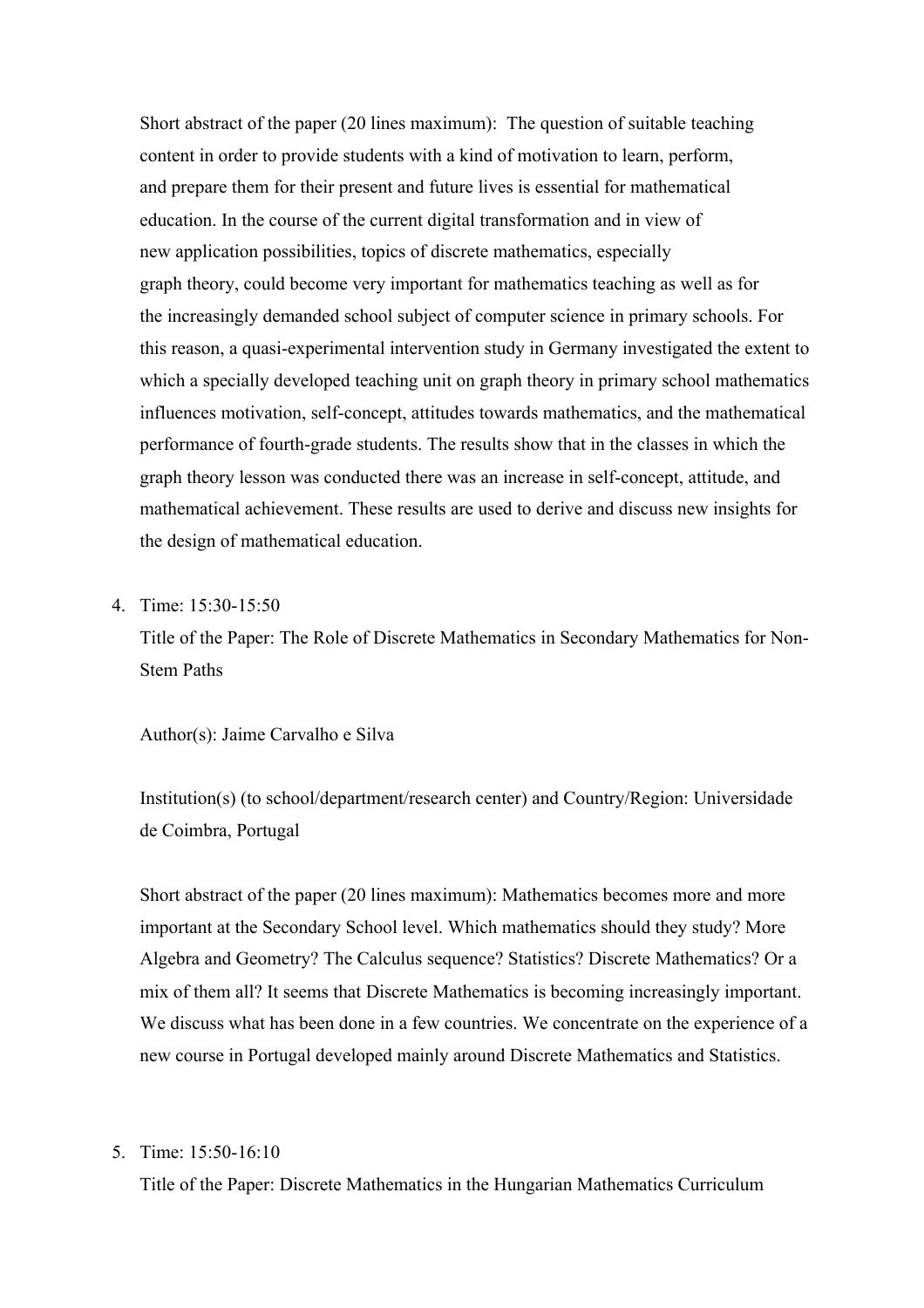#### Author(s)**: Katalin Gosztonyi** and Csaba Csapodi

Institution(s) (to school/department/research center) and Country/Region: Eötvös Loránd University of Budapest, Mathematics Teaching and Education Centre, Hungary

Short abstract of the paper (20 lines maximum): Discrete mathematics is traditionally an important domain of Hungarian mathematics and occupies also a significant place in the Hungarian curricula. In this paper, we first briefly discuss the appearance of discrete mathematics in Hungarian mathematical research. Then, we shortly treat Tamás Varga's curricular reform project, where the discrete mathematics obtained an important place in the general education curricula. In the last part, we present the role of discrete mathematics in the current curriculum, focusing especially on the domain of combinatorics.

## 6. Time: 16:10-16:30

Title of the Paper: Discrete Mathematics into K-11 and K-12 Grade Education Author: Balaji N & Karthik Pai B H

Institution(s) (to school/department/research center) and Country/Region: Department of Information Science an dEngineering, NMAM Institute of Technology, Nitte, Karakala – Taluk, Udupi, Karnataka, India

Short abstract of the paper (20 lines maximum): Discrete Mathematics course is a core part of Computer or Information Science and Technology and it facilitates the study of applications in the field of Computer Science. In this article, we are glancing the syllabi of K-11 and K-12 grade education. We look into the recent situation on K-11 and K-12 regarding discrete mathematics. Then we discuss the reasons why to teach about it as well as specific educational targets. To establish results by counting a certain collection of objects provides the combinatorial identities; and also provides a novel proof techniques. We have described the significant role of discrete mathematics in K-11 and K-12 college classrooms. We illustrate shortly the main targets specific for discrete mathematics education, as we designed so far. We have examined the current situation, how teachers are conducting the different topics of study in discrete mathematics and its applications perspective. We believe that showing it to them the application of discrete mathematics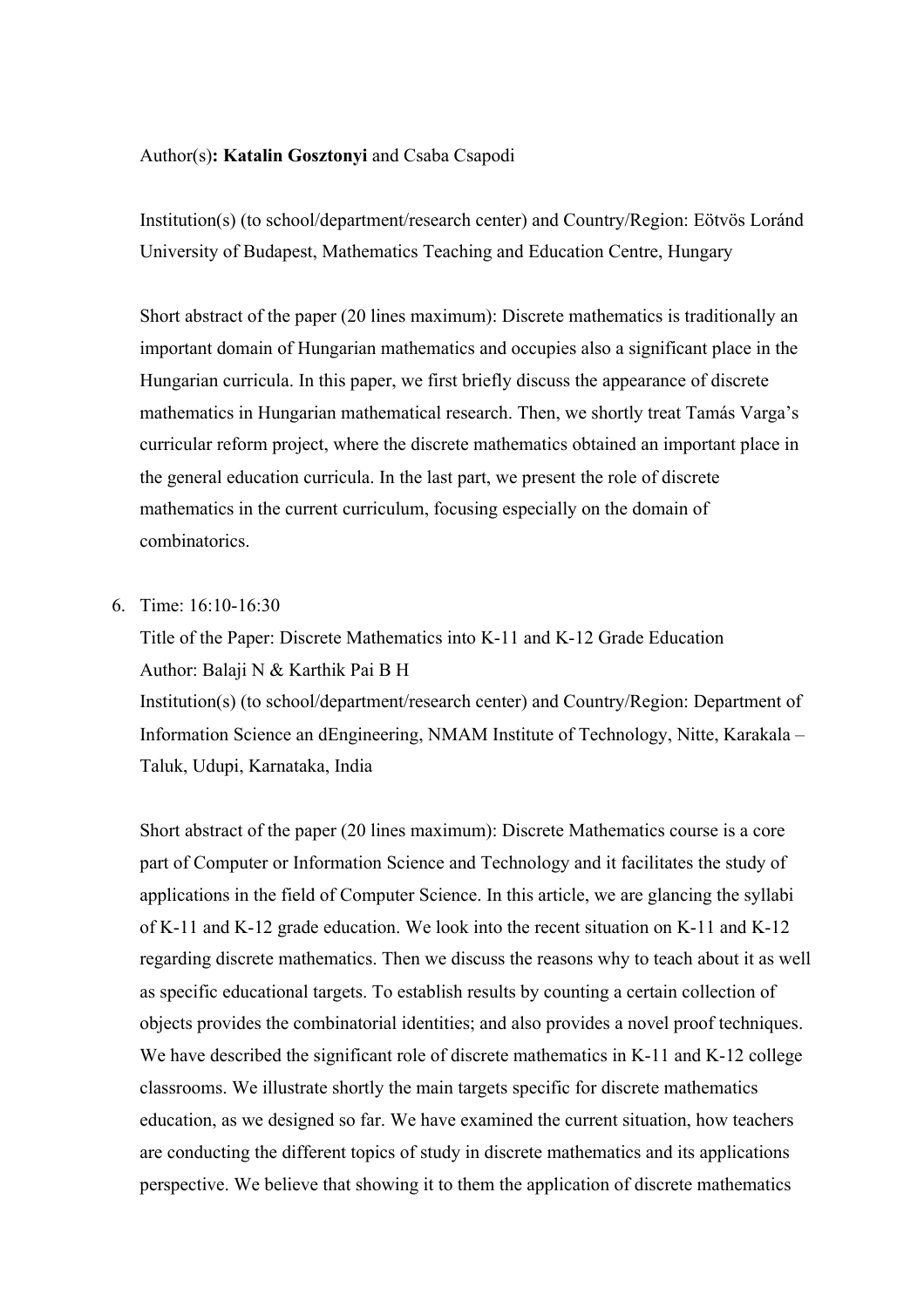would improve their studies. They would able to nurture themselves and use their discrete mathematics related knowledge and skills in new areas.

………………………………………….

## **Session 2**

1. Time: 19:30-20:00

Title of the Paper: Leveraging Combinatorial and Quantitative Reasoning to Support the Generalization of Advanced Algebraic Identities

Author(s): **Erik S. Tillema** and Lori Burch

Institution(s) (to school/department/research center) and Country/Region: Indiana University, United States of America

Short abstract of the paper (20 lines maximum): In this paper we outline a combinatorial approach to developing advanced algebraic identities that we have used with secondary students and teachers. We focus on identities that involve non-linear multiplicative relationships, and are the basis for understanding many properties of polynomials (e.g.,  $(ax)^2 = a^2x^2$  or  $(x+a)(x+b)(x+c)=x^3+(a+b+c)x^2+(ab+ac+bc)x+abc$ . We situate our approach in relation to Thompsons (2011) work on quantitative reasoning and Kaputs (2008) framework on algebraic reasoning. In doing so, we argue that many current algebra curricula do not aim to support students to generalize advanced algebraic identities based on combinatorial structure, and that a lack of focus on combinatorial structure increases the likelihood of supporting less powerful forms of generalization. We add this use of combinatorial reasoning to a long-standing body of research suggesting its importance to a range of mathematical domains (e.g., Kapur, 1970)

2. Time: 20:00-20:20

Title of the Paper: Combinatorial Counting problems in elementary school: A comparative analysis of German textbooks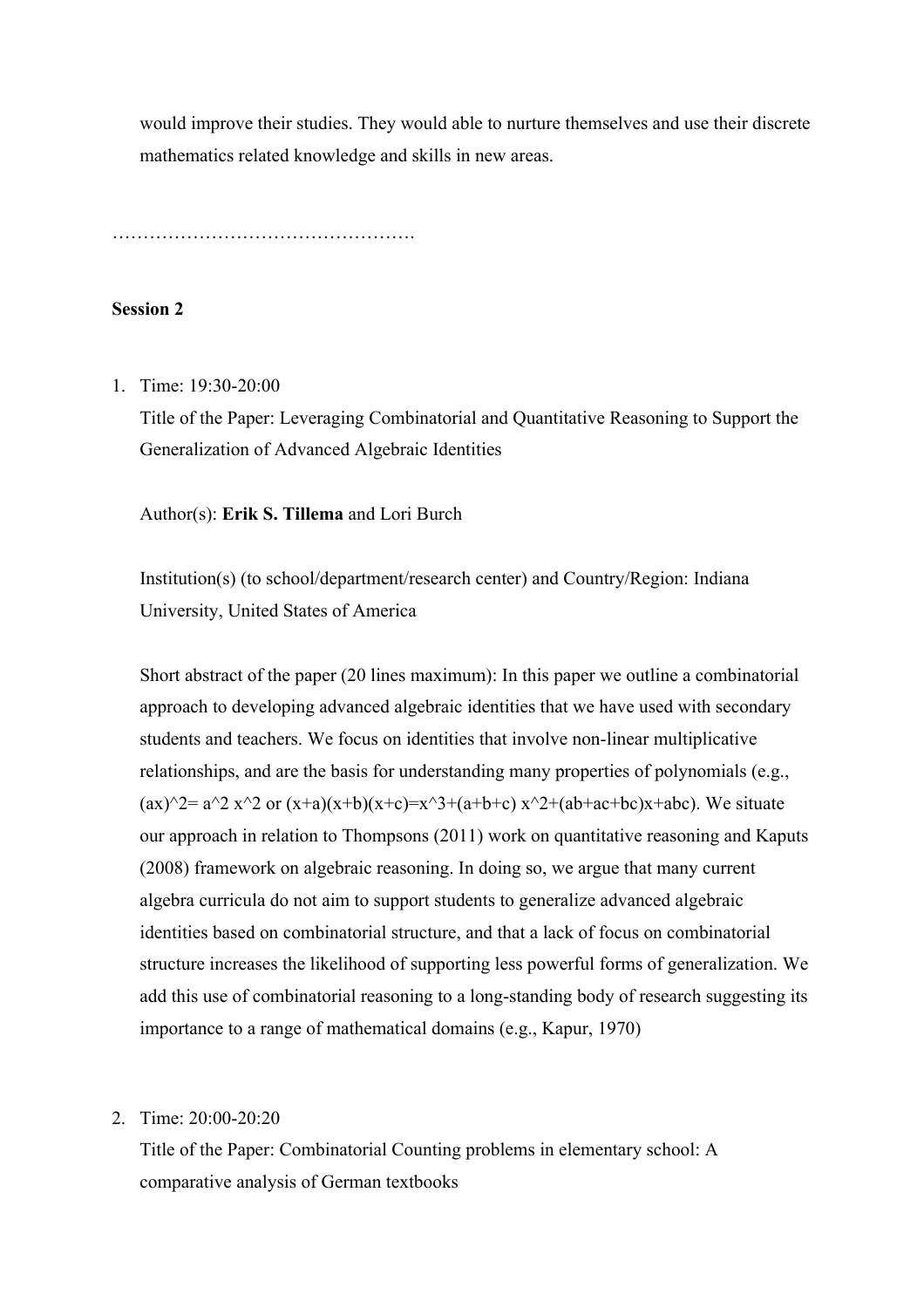#### Author(s): **Karina Höveler** and Janet Winzen

Institution(s) (to school/department/research center) and Country/Region: Westfälische Wilhelms-Universität Münster, Germany

Short abstract of the paper (20 lines maximum): Unlike in some other countries combinatorial counting problems are mandatory curriculum content in German elementary schools since 2004. Based on empirical studies there are recommendations which contents should be addressed in teaching practice and how they should be addressed. But yet little is known about what and how combinatorial counting is taught. For this purpose, a study on combinatorial textbook contents and teaching practices was conducted. This paper presents results of the comparative analysis of ten elementary mathematics textbooks and the corresponding teacher handouts. With regard to counting strategies and principles it points out that empirical-based recommendations on meaningful content-related priorities are given little consideration.

## 3. Time: 20:20-20:40

Title of the Paper: Preliminary Levels of Sophistication for Enumerating Permutations

Author(s): **Joseph Antonides** and Michael T. Battista

Institution(s) (to school/department/research center) and Country/Region: Ohio State University, USA

Short abstract of the paper (20 lines maximum): Two preservice middle-school teachers (PSTs) each participated in a one-on-one constructivist teaching experiment with the goal of capturing each PST's developing constructions of combinatorial concepts and operations in contexts of interactive mathematical communication. The data reported here focus on the PSTs' constructive processes regarding permutations, represented as n-cube towers with n different colors of cubes in each tower. We present a preliminary set of levels of sophistication in the PSTs' forms of reasoning about permutations, as inferred from our analysis; at the final levels proposed in this report, students construct a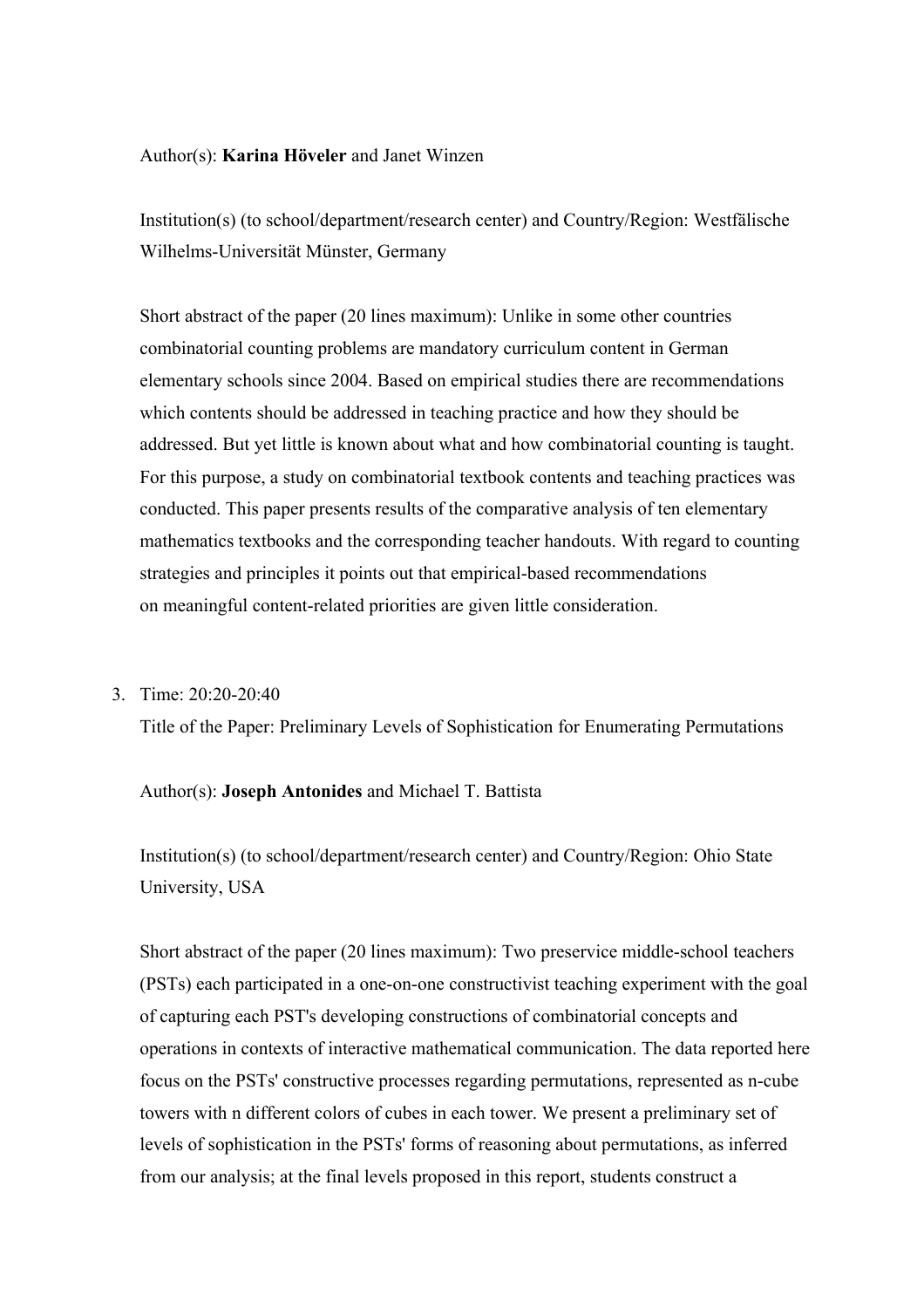generalized concept of factorial and can apply this concept to reason about combinatorial enumeration in novel circumstances.

4. Time: 20:40-21:00

Title of the Paper: Guiding students' reinvention of combinatorial operations

Author(s): **Belmira Mota** 1,2 and Rosa Antónia Tomás Ferreira 2,3

Institution(s) (to school/department/research center) and Country/Region: 1) Colégio Efanor, 2) Faculdade de Ciências da Universidade do Porto 3) CMUP CMUP , Portugal

Short abstract of the paper (20 lines maximum): In this paper, we share the results of a teaching experiment involving a class of thirty-one  $12<sup>th</sup>$  graders (17-18 years-old), in northern Portugal, for 12 lessons of 90 minutes each, aimed at engaging them in the guided reinvention of the formulas for the basic combinatorial operations, focusing on combinations. Supported on the premises of Realistic Mathematics Education and on Lockwood's model for students' combinatorial thinking. Students worked in challenging and contextualized tasks in an inquiry-based teaching approach. Data were collected through direct observation, videotaped lessons and several documents. The results corroborate the relationships described in Lockwood's model. Yet, a strong relationship seems to exist between counting processes and the formulas/expressions that translate the answers to the tasks. We suggest some aspects that need to be accounted for in the design of tasks, searching to support a deeper understanding of the formulas for combinations, and we offer some thoughts on possible details that may be added to Lockwood's model.

…………………………………………

## **Session 3**

1. Time: 21:30-21:50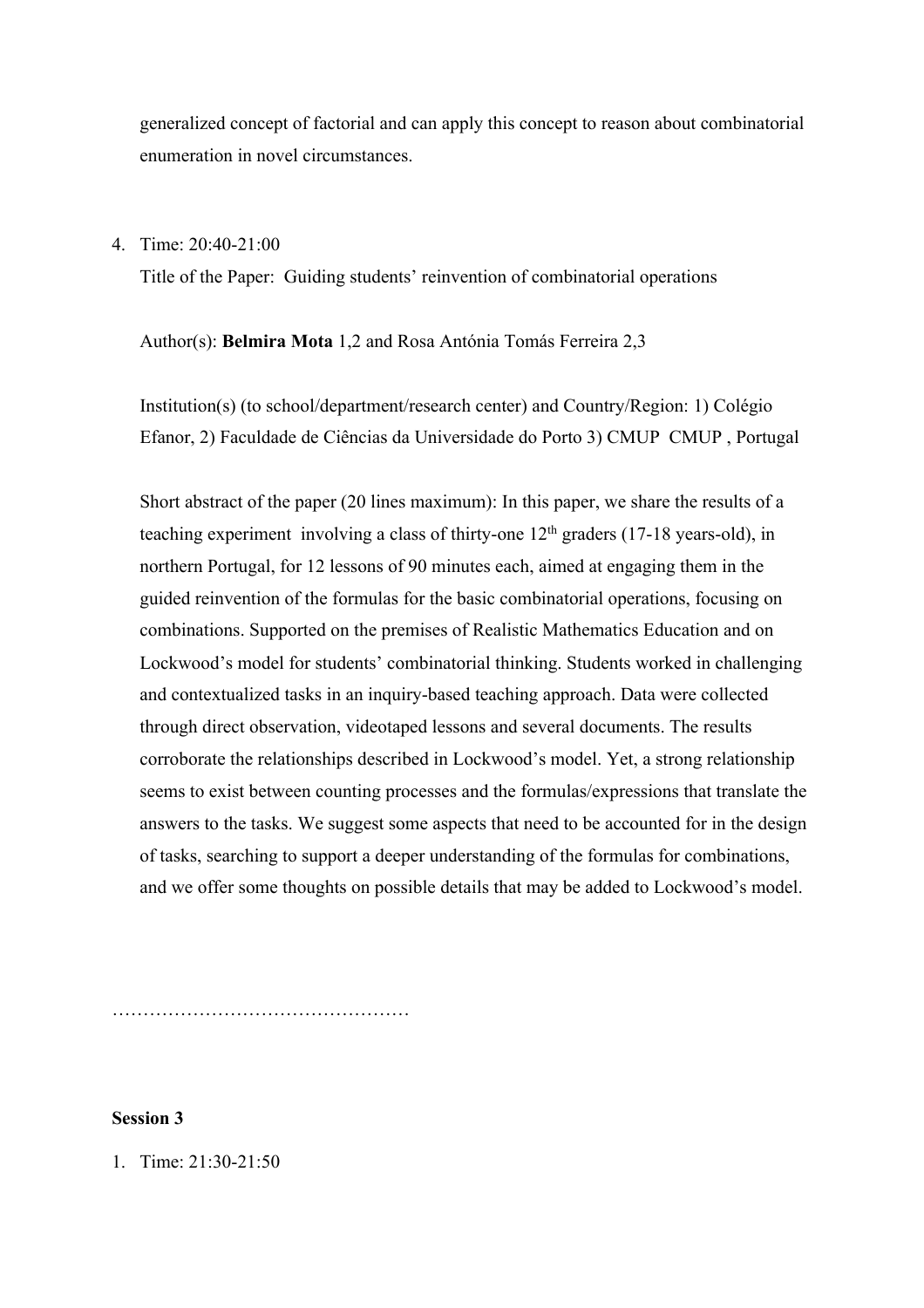Title of the Paper: Preservice Teachers' Development of Mathematical Knowledge for Teaching via Combinatorial Tasks in a Computational Setting

#### Author(s): **Elise Lockwood** and Adaline De Chenne

Institution(s) (to school/department/research center) and Country/Region: Oregon State University, United States of America

Short abstract of the paper (20 lines maximum): In this paper, we share findings from a design study in which we created a set of combinatorial tasks in a computational setting involving basic Python programming. We report on results of implementing these tasks in a course for pre-service mathematics teachers in the United States. We exemplify one way in which our tasks seemed to reinforce important aspects of pre-service teachers' mathematical knowledge, particularly their knowledge of content and students in relation to addition and multiplication. Our findings suggest that leveraging combinatorial tasks in a computational setting could be a productive way to highlight certain aspects of mathematical knowledge for teaching.

2. Time: 21:50-22:10

Title of the Paper: Relation between Algorithmic and Combinatorial Thinking of Undergraduate Students of Applied Informatics

## Author(s): **Janka Medová** and Soňa Čeretková

Institution(s) (to school/department/research center) and Country/Region: Department of Mathematics, Faculty on Natural Sciences, Constantine the Philosopher University in Nitra, Slovakia

Short abstract of the paper (20 lines maximum): Mathematicians use computing in their work regularly. One of the stages of the years-lasting development of the ability to solve combinatorial problems is the use of generative strategies for listing all the elements of set of outcomes. The generative strategies can be considered as algorithms leading to listing all the elements. The relation between the coding abilities in combinatorics and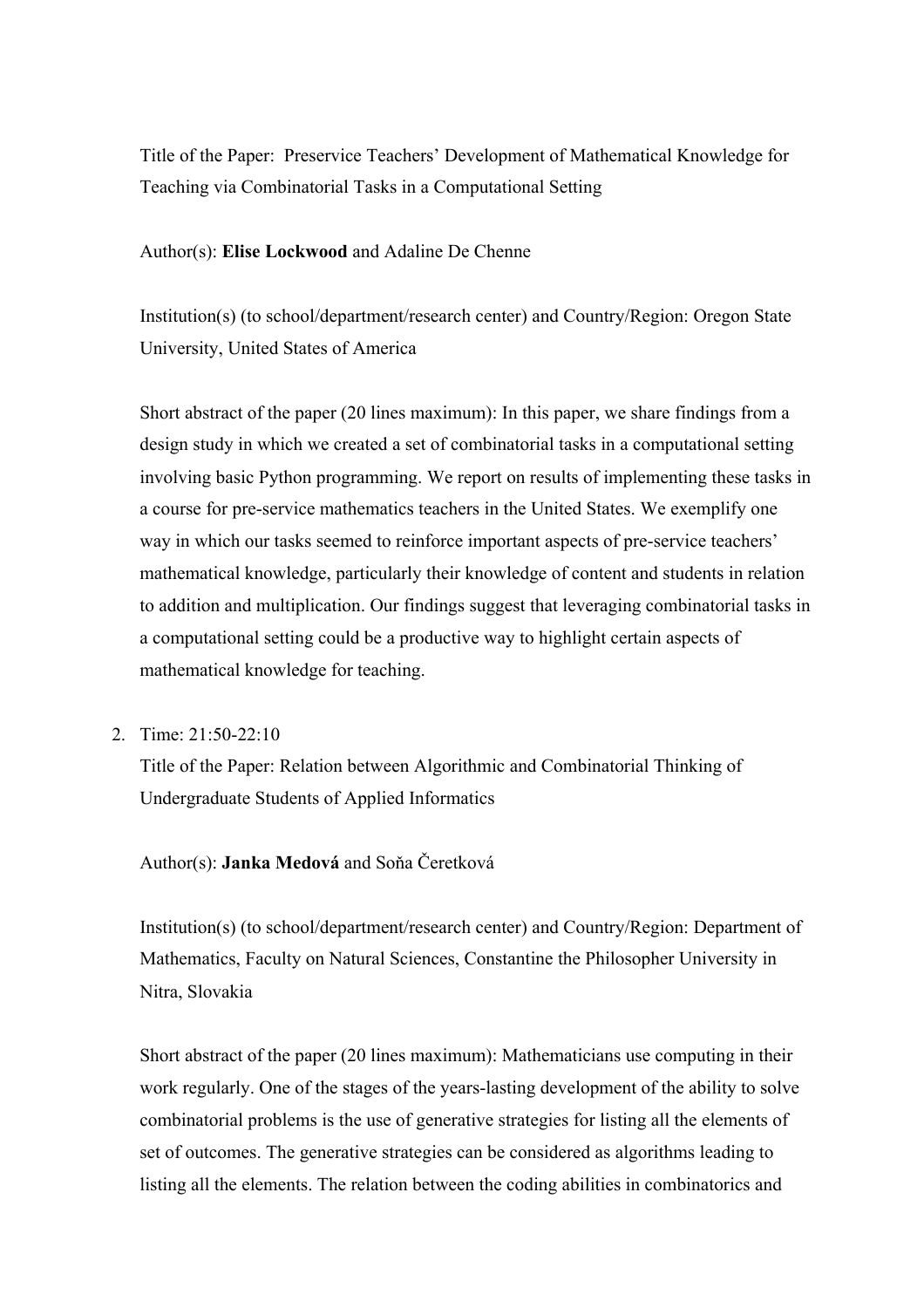ability to solve the counting and reasoning problems in combinatorics was quantitatively assessed. The solutions of the three sets of problems submitted by 45 undergraduate students were submitted to analyses. The solutions were divided into the two groups according the correctness of the solution of the coding problem. The difference in solving enumeration/counting problems between the two groups was not significant. On the other hand, the difference in reasoning task was significant for problems with all three implicit combinatorial models (distribution, selection, partition).

#### 3. Time: 22:10-22:30

Title of the Paper: Some Approaches for Incorporation of CAS in a Discrete Mathematics Course

Author(s): Mariana Durcheva

Institution(s) (to school/department/research center) and Country/Region: Technical University of Sofia, Bulgaria

Short abstract of the paper (20 lines maximum): Computer algebra systems (CAS) provide the teacher with many opportunities for new teaching methods, as well as enhance active learning of students. The Discrete Mathematics (DM) course includes topics giving students the knowledge and skills needed for programming and computer science courses. This work discusses different approaches for using CAS in a DM course.

4. Time: 22:30-22:50

Title of the Paper: How Can Poly-Universe Sets Develop Creativity During the Solution of Combinatorial Exercises?

#### Author(s): **Eleonóra Stettner** and Szabina Tóth

Institution(s) (to school/department/research center) and Country/Region: Hungarian University of Agriculture and Life Sciences, Szabó Lőrinc Bilingual Primary and Secondary School, Hungary